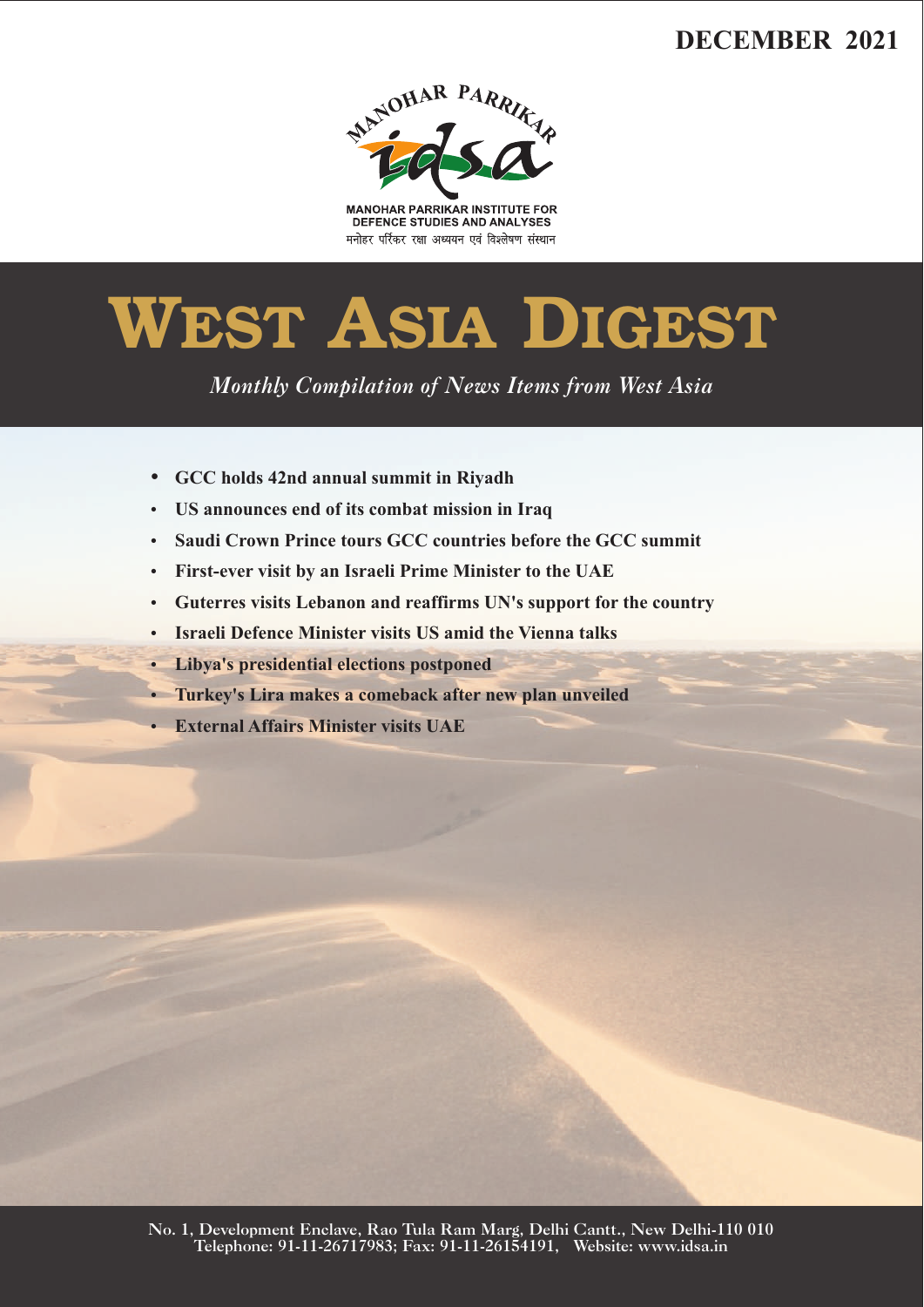## **GCC holds 42nd annual summit in Riyadh**

The Gulf Cooperation Council (GCC) held its  $42<sup>nd</sup>$  summit in Riyadh and discussed key issues of economy, politics, climate change, regional security, and the Iranian nuclear issue. During the summit, the GCC countries alleged Iran of its involvement in destabilising activities in the region through proxy groups. They deliberated on the Iranian nuclear issue and stated that GCC's relations with Iran will be determined by its nuclear deal as the talks continue in Vienna. The leaders also asserted the need to work collectively to deal with challenges posing a threat to security and stability in the region. They accentuated that dialogue is the key to resolve the conflicts in the region – Yemen, Iraq, Syria and Libya. On the economic front, the leaders discussed the strategic and integration projects in the fields of investment and development. They highlighted the importance of digital transformation in the Gulf region and the need to boost the role of youths and women in the development process. The leaders also discussed the significance of enhancing cooperation to continue preventing the spread of pandemic and encouraged further proposals to deal with their economic and social repercussion, travel condition and movement among the GCC countries. On climate change, the leaders stressed the importance of joint cooperation aimed at achieving sustainability and implementing the circular carbon economy which was launched by Saudi Arabia during its presidency of G20.

#### **US announces end of its combat mission in Iraq**

The US military combat mission in Iraqi officially ended on December 9 after a final round of transitional talks with Iraqi officials. Biden Administration had earlier announced that it intended to shut down the combat mission in Iraq by December 31. There are currently around 2500 US troops in Iraq helping the Iraqi security forces to deal with the remnants of the ISIS. Some of them will continue to remain in the country in order to provide assistance, training and advises to help the Iraqi military face the challenges in future.

#### **Saudi Crown Prince tours GCC countries before the GCC summit**

Saudi Crown Prince Mohammad bin Salman undertook visits to the neighbouring GCC countries – Oman, UAE, Qatar, Bahrain and Kuwait, intended to bridge differences among members of the GCC, strengthen relations between Riyadh and its neighbours, and coordinate policies issues of common concern. Oman was the first stop for him where both countries announced the opening of the first land crossing – a 725 km road which will facilitate the smooth movement of people and integrate the supply chain. Both the countries signed 13 MoUs for cooperation worth US\$ 30 billion; and the Saudi Public Investment Fund also announced that it would invest US\$ 5 billion in Oman. During the Saudi prince visit to Bahrain, both sides announced to establish Saudi-Bahrain Holding Company which aims at creating joint investment projects. Saudi Arabia and Bahrain also reviewed cooperation between Bahrain's Oil and Gas Holding Company and Saudi Aramco, with a focus on oil and gas, circular economy and hydrogen production technology.

The Kuwaiti Emir awarded the Saudi Crown Prince the Order of Kuwait. The Emir stated that the visit of Mohammad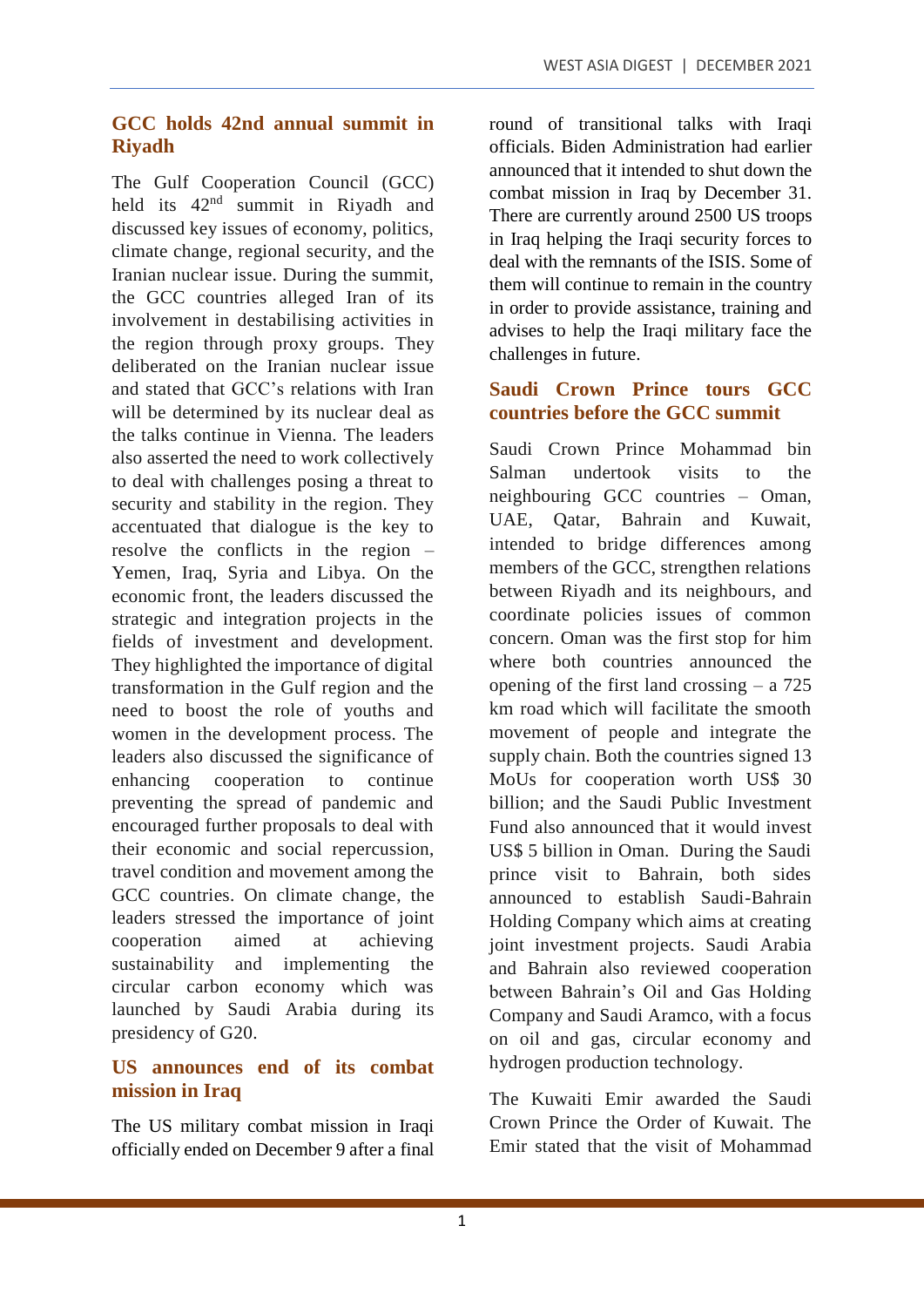bin Salman would fortify his country's ties with Saudi Arabia, which is crucial for the current situation in the region. Kuwait also hailed its close cooperation with Riyadh within the framework of Organisation of Petroleum Exporting Countries (OPEC) Plus to safeguard stability of the global oil market, while underlining the importance of continuing this cooperation and the need for all participating countries to adhere to the OPEC Plus agreement. During his visit to UAE, a joint statement was issued by Saudi Arabia and UAE in Abu Dhabi, where both the sides vowed to further boost their coordination to ensure security and stability in the region. UAE also awarded the Saudi Crown Prince with Zayed Medal, UAE's highest honour. Saudi Crown Prince's visit to Qatar marks his first trip to the country since Riyadh and its allies imposed a blockade on Doha. His visit to Qatar and Gulf speaks of his efforts to position him as a regional leader.

# **First-ever visit by an Israeli Prime Minister to the UAE**

The Israeli Prime Minister Neftali Bennett visited the UAE marking the first-ever visit by any Israeli Prime minister to the Emirate. Bennett was hosted by the Crown Prince Mohammed bin Zayed Al Nahyan and also met with UAE Minister of Industry and Advanced Technology, Dr Sultan bin Ahmed Al Jaber and Culture Minister Noura bint Mohammed Al Kaabi. The major areas of discussion between the two leaders included private and public sector cooperation in research and development, food security, technology, climate, water, energy, health and tourism. The visit was also significant as it aimed at strengthening the bilateral relations between the two countries, which was established in September 2020 with the signing of the

Abraham Accords. Alongside, around 70 agreements and MoUs have also been signed between the two countries across various fields in the last year.

#### **Guterres visits Lebanon and reaffirms UN's support for the country**

The UN Secretary General, Antonio Guterres, visited Lebanon and met with a number of Lebanese politicians, including President Michel Aoun, Prime Minister Najib Mikati and Speaker of the Parliament Nabih Berri. The visit came at a time when the country is going through a massive political instability and an economic crisis. Lebanon has registered a massive fall in the value of the currency and faces an acute shortage of basic amenities such as food, gas and electricity. Guterres criticised the government of Lebanon for inadequate investigation of the Beirut Blast and accused Lebanese politicians for paralyzing the country. He reaffirmed the UN's support to the people of Lebanon and said that "international community has not done enough to support" the country. He also added that the conflict in Syria has taken a heavy toll on the Lebanese economy, security and society.

#### **Israeli Defence Minister visits US amid the Vienna talks**

Israeli Defence Minister Benny Gantz visited the US and met with various top officials of the US government. He was received by US Defence Secretary Lloyd Austin and both the leaders reviewed the common strategic challenges facing the two countries and held detailed discussions on the Iranian nuclear threat. Gantz apprised the US officials about the Israeli deadline over preparation of military strikes against Iran. Some of the US officials also brought